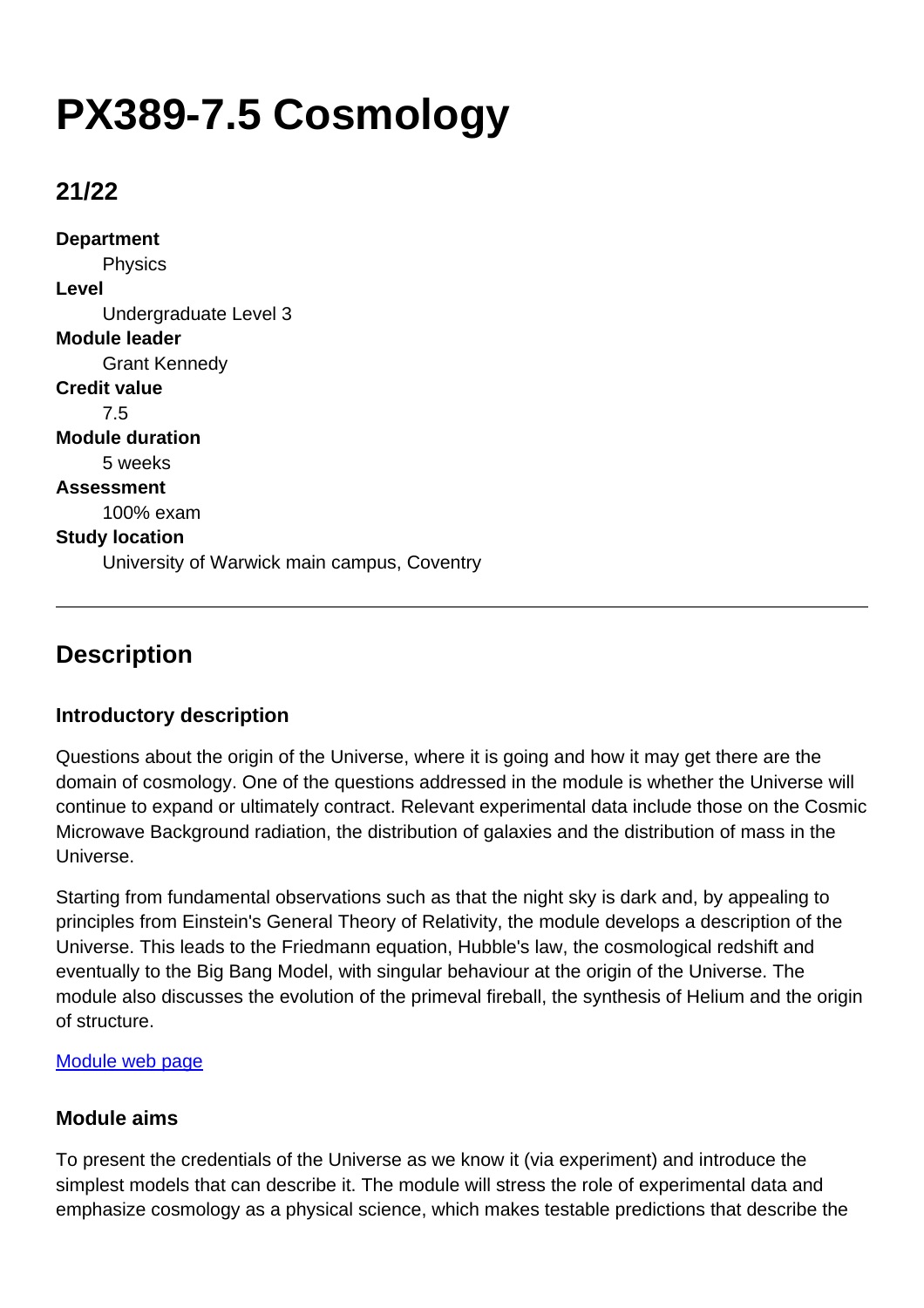observed Universe.

## **Outline syllabus**

This is an indicative module outline only to give an indication of the sort of topics that may be covered. Actual sessions held may differ.

- 1. The history and foundations of modern cosmology: Olber's Paradox, Hubble's Law and the Cosmological Principle.
- 2. Describing the evolution of the Universe: basics of space time and relativity, curvature, Friedmann equation, fluid and acceleration equations.
- 3. Model universes: describing the evolution when dominated by single component and multiple-components - the standard cosmological (benchmark) model.
- 4. Key properties of our Universe: tests of the standard cosmological model, evidence for dark matter; models for dark matter, origin of structure.
- 5. The early Universe: the Big Bang, connection to elementary particle physics and grandunified field theories (GUTS), inflation, Big Bang nucleosynthesis, formation of the cosmic background radiation.

## **Learning outcomes**

By the end of the module, students should be able to:

- Discuss the current status of cosmology
- Recognise the importance of observations in constraining possible cosmological theories
- Explain the evolution of model universes, and how this evolution depends on their energy density components
- Discuss areas of cosmology where more work is needed to reconcile theory and observations

## **Indicative reading list**

The following are useful, but not compulsory. B. Ryden: Introduction to Cosmology, Pearson 2013 Michael Berry: Principles of cosmology and gravitation, IoP 1989 A. Liddle: An Introduction to Modern Cosmology, Wiley, 2003

[View reading list on Talis Aspire](http://readinglists.warwick.ac.uk/modules/px389.html)

## **Subject specific skills**

Knowledge of mathematics and physics. Skills in modelling, reasoning, thinking.

## **Transferable skills**

Analytical, communication, problem-solving, self-study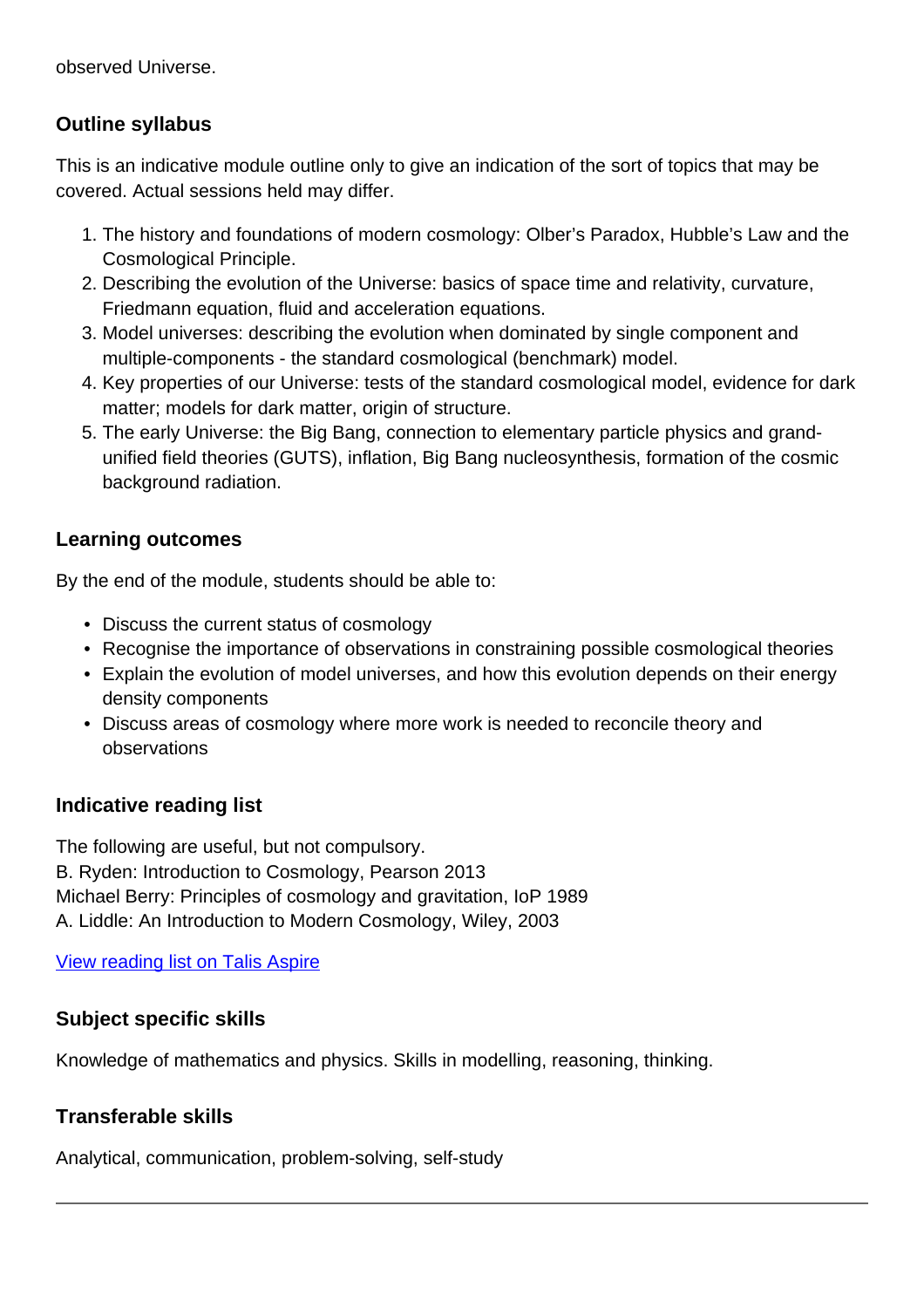# **Study**

# **Study time**

| <b>Type</b>   | <b>Required</b>             |
|---------------|-----------------------------|
| Lectures      | 15 sessions of 1 hour (20%) |
| Private study | 60 hours (80%)              |
| Total         | 75 hours                    |

## **Private study description**

Working through lecture notes, solving problems, wider reading, discussing with others taking the module, revising for exam, practising on past exam papers

# **Costs**

No further costs have been identified for this module.

## **Assessment**

You must pass all assessment components to pass the module.

## **Assessment group B1**

|                           | Weighting | <b>Study time</b> |
|---------------------------|-----------|-------------------|
| On-campus Examination     | 100%      |                   |
| Answer 2 questions from 3 |           |                   |

- Answerbook Green (8 page)
- Students may use a calculator

#### **Feedback on assessment**

Personal tutor, group feedback

[Past exam papers for PX389](https://warwick.ac.uk/exampapers?q=PX389)

# **Availability**